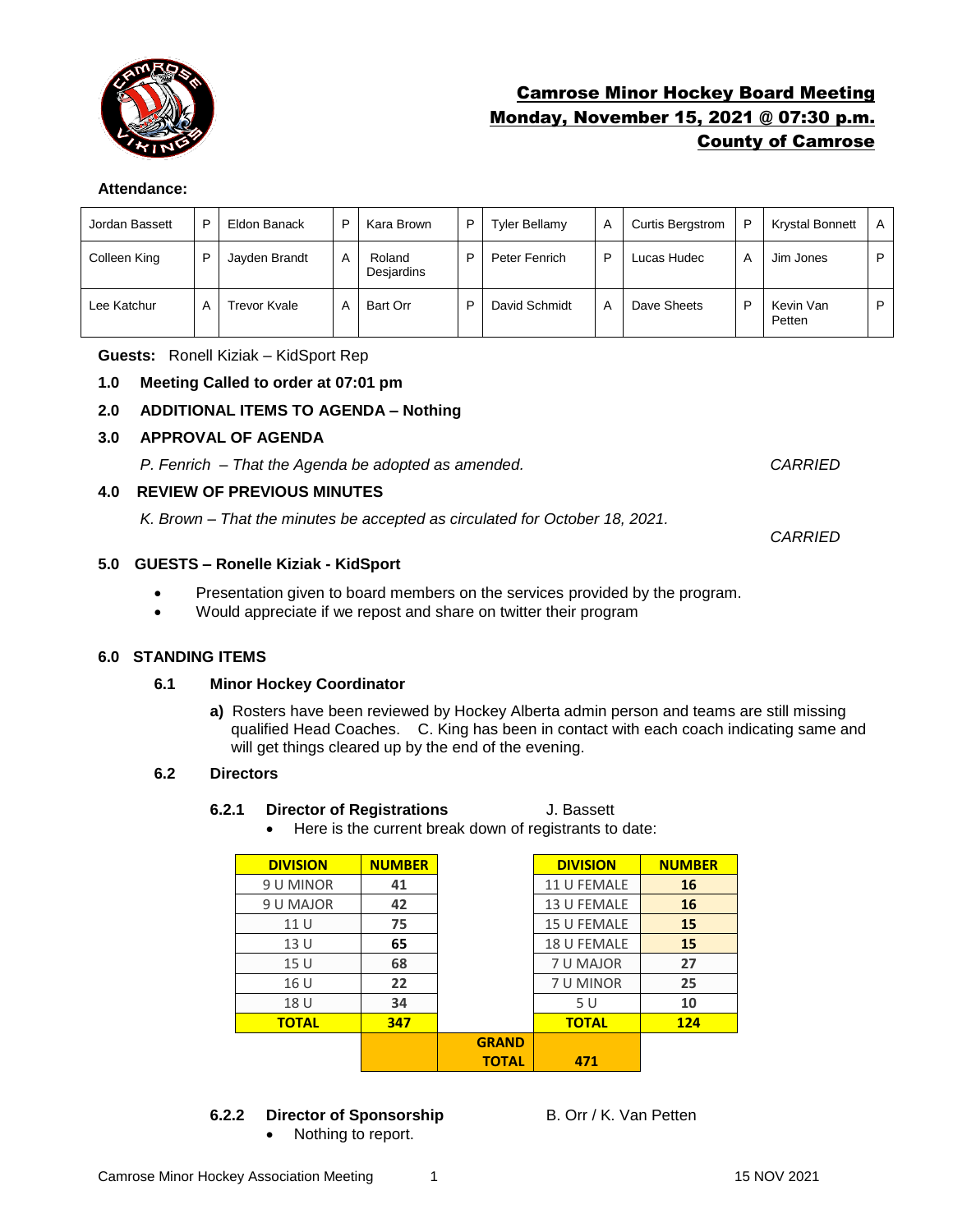#### Camrose Minor Hockey Association Meeting 2 15 NOV 2021

### **6.2.3 Director of Discipline** J. Jones

- Waiting for a suspension notice to come through from the U18 A Tournament
- **6.2.4 Director of Rep Team (AA, A, B and Female)** E. Banack / P. Fenrich / D. Sheets
	- Nothing to report
- **6.2.5 Director, Non-Rep Teams** J. Brandt
	- Nothing to report
- **6.2.6 Director, Coach Mentorship** T. Kvale • Nothing to report.
- **6.2.7 Director of U18** D. Sheets
	- U18 AA had lots of issues to get roster set and things are now settled in
	- U16 AA things going well

## **6.2.11 Director of U15** L. Katchur

- U15 AA and A no concerns
- U15 B Concerns with player safety but team requested that all players be allowed to remain on team so the team needs to work with the players present.
- U15 Non-Rep concerned with the late-night ice practices but at this time, there is no open ice to move them into.

## **6.2.12 Director of U13** J. Jones

• No areas of concern.

## **6.2.13 Director of U11** D. Schmidt / P. Fenrich

- Concern from the U11 AA with lack of parent involvement with fundraising and participating in the time keeper box for games.
- Suggested that the team needs to implement disciplinary action if necessary. Will continue to monitor.

## **6.2.14 Director of U9 AND U7** K. Brown

- Things are going well with teams applying for Travel permits to attend games in other associations.
- March 26 27 dates have been given to host a year end festival and will touch base with C. Dolan to ensure things are going ahead with the planning of same.

## **6.2.15 Director of Female Hockey** E. Banack

• Tiering completed and waiting for the next set of scheduled game dates.

## **6.2.16 Referee In Chief L. Hudec**

## • U18 AA tournament is a go and working to secure crews

• Big thanks to P. Fenrich for his support in mentoring and shadowing new officials.

## **7.0 OLD BUSINESS**

## **7.1 Team Picture Process with Pro Sports Photography**

• Things went well and a much easier process when held over the complete week.

## **7.2 Refund - Masse**

• Answer remains the same as we are following the policy regarding refunds and the player did attend two of the skates with Tim Green.

# **7.3 Hockey TV**

• D. Sheets is working with the City to get things implemented in the Border Paving and Max McLean rinks. Kodiaks will be upgrading the Encana with the same system. Will continue to monitor the situation.

- 
- 
- 
- 
- 
- 
-